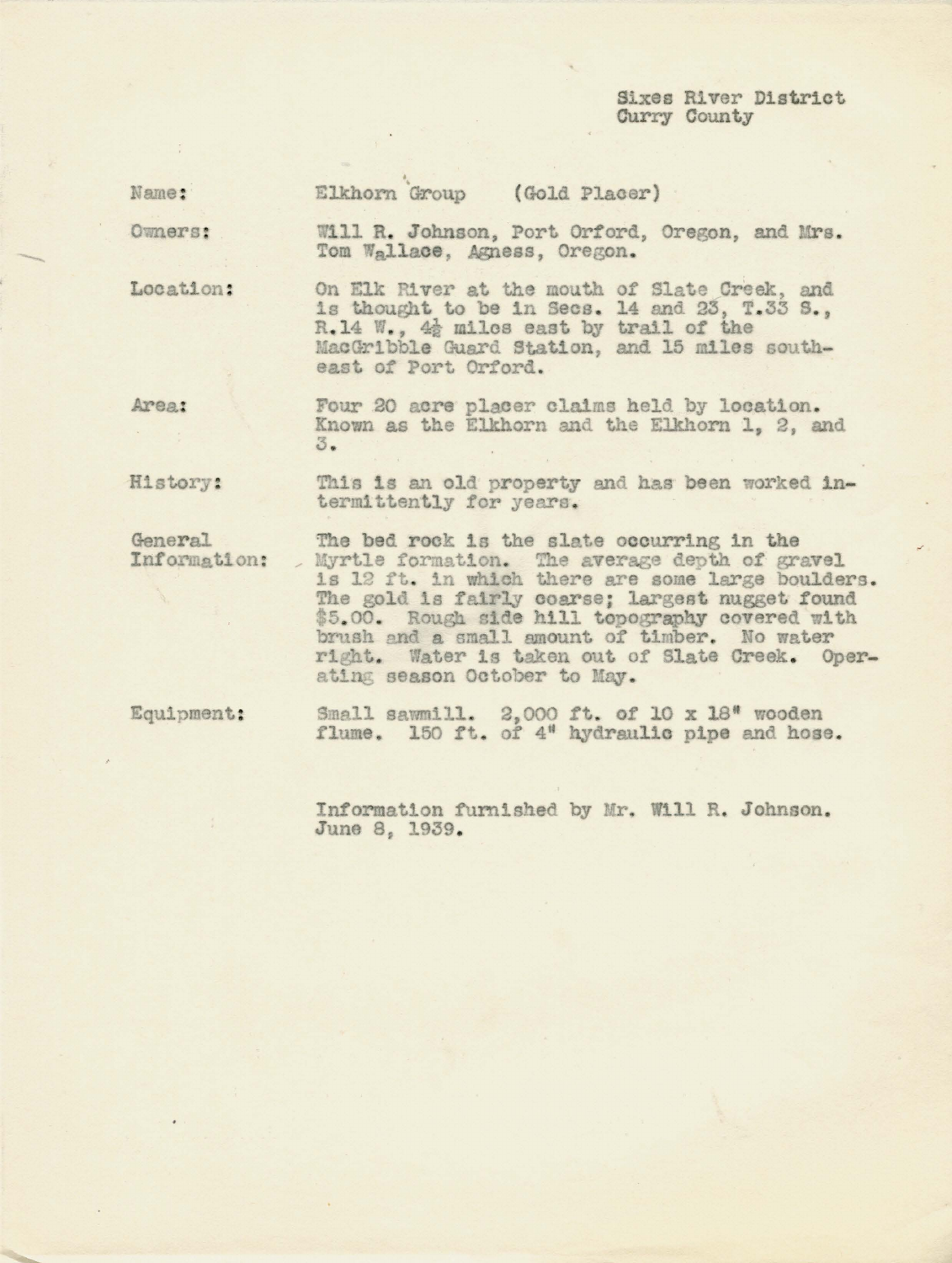CRIB MINERAL RESOURCES FILE 12 RECORD IDENTIFICATION RECURD NO............. N020215 RECORD TYPE........... XIM INFORMATION SOURCE... 1 MAP CODE NO. DF REC.. REPORTER NAME ............................. FERNS, MARK L. (BROOKS, HOMARD C.) AFFILIATION..................... ODGMI DATE.............................. 81 04 NAME AND LOCATION DEPOSIT NAME................. ELK RIVER PLACERS SYNONYM NAME................. INCLUDES BIG SUNSHINE ELKHORN, FALL CREEK AND MYRTLE GROUPS MINING DISTRICT/AREA/SUBDIST. SIXES RIVER COUNTRY CODE.................. US COUNTRY NAME: UNITED STATES STATE CODE................ OR STATE NAME: OREGON COUNTY.................... CURRY DRAINAGE AREA............. 17100305 PACIFIC NORTHWEST PHYSIDGRAPHIC PROV....... 13 KLAMATH MOUNTAINS LAND CLASSIFICATION...... 41 QUAD SCALE QUAD NO OR NAME 1: 62500 **PORT ORFORD (1954)** LATITUDE LONGITUDE  $42 - 42 - 28N$  $124 - 19 - 51W$ UTM NORTHING UTM EASTING UTM ZONE NO  $+10$ 4729000 391000 **TWP....... 0335** RANGE.... 014W SECTION.. 13 15 16 17 22 23 MERIDIAN. WILLAMETTE LOCATION COMMENTS: ELK RIVER FROM MOUTH OF BEAR CREEK UPSTREAM TO MOUTH OF PANTHER CREEK COMMODITY INFORMATION COMMODITIES PRESENT........... AU PT CR

PRODUCER(PAST OR PRESENT):